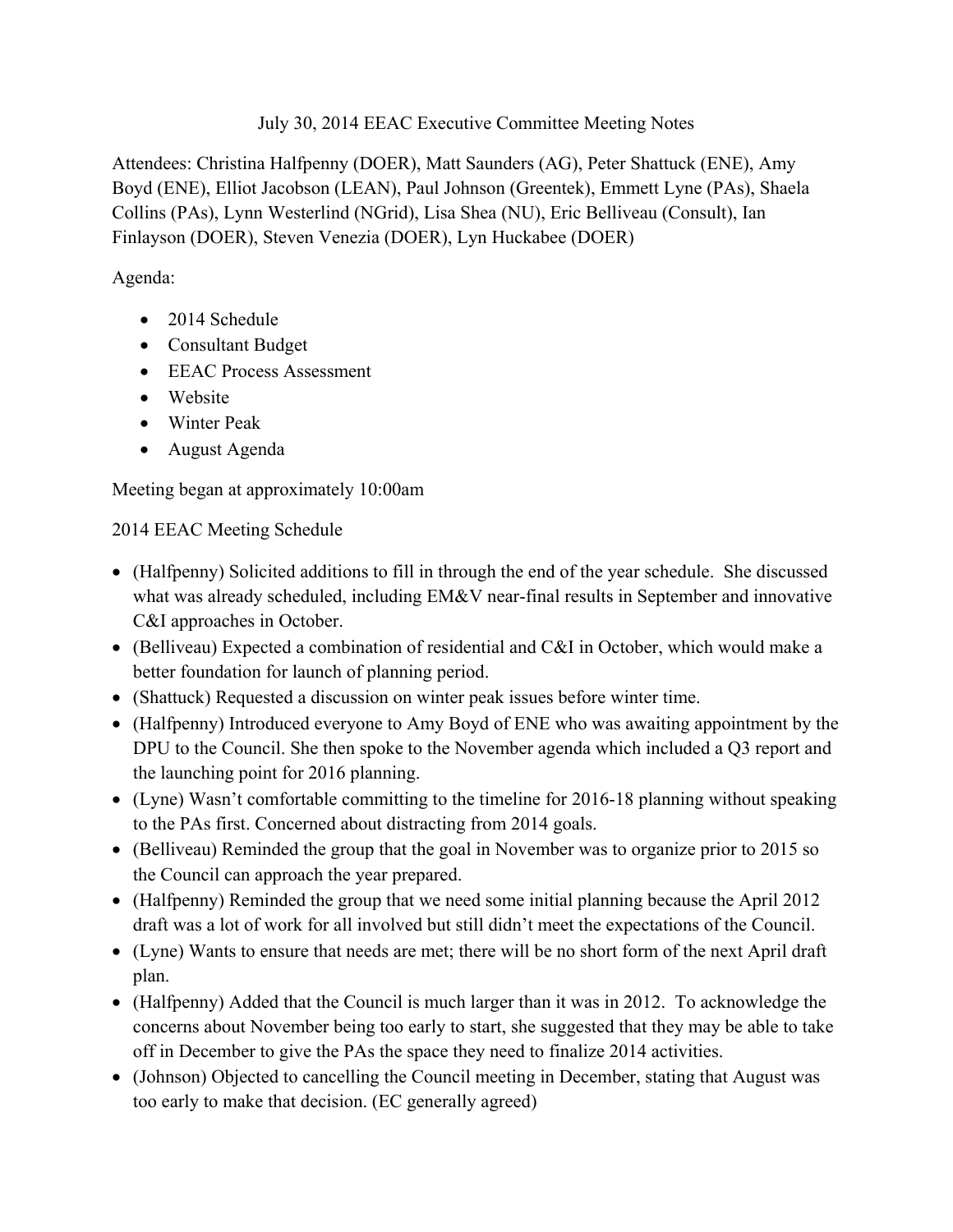- (Jacobson) Suggested that maybe an EC meeting was all that was needed.
- (Halfpenny) Added that they could revisit the idea of cancelling December in October.
- (Lyne) Noted for scheduling purposes that at least National Grid was planning to request Council resolution on MTM to shift funds from C&I to Residential.
- (Belliveau) Implementation updates will continue in August and wrap up in September.

## Consultant Budget

- (Belliveau) Offered an update for  $\frac{1}{2}$  year. The budget looked good overall but there was a need to shift funds to account for the C&I efforts. Total consultant budget is currently 3% over budget but they expect the fall to warrant less activity. They are taking time away from cross-cutting. There is a potential that they may need \$60k more but he won't know until the Sept EC meeting. He wanted to be sure that they were prepared for the possibility.
- (Halfpenny) Questioned why C&I was under-budgeted in the first place. (Other EC members agreed)
- (Johnson) Requested update on the database discussions.
- (Halfpenny) Updated that the DPU gave the PAs a homework assignment due on Aug 7, stakeholder comments are due by the  $21<sup>st</sup>$ , and then they will get direction from the DPU on next steps.

### EEAC Process Assessment

- (Halfpenny) Recapped that she suggested a process assessment to the Council in July. She tried taking it on internally in the DOER but we don't have the skills or bandwidth needed to conduct an assessment so she suggested that they hire a consultant. DOER will put together the scope of work which will include subcommittee and working group use, management, among other areas. This consultant will be paid for with the \$300k leftover in the Council budget. EEAC will choose the vendor and the DOER will act as the procurement agent. In the past, consultants who have done this type of work include Miester, Jonathan Raab, and the Consensus Building Institute.
- (Saunders) Is concerned about the transparency of the process. Whatever information is gathered must be public. He had similar concerns with the database discussion.
- (Halfpenny) Would like Saunders to pose that question in candidate interviews. In addition, she was concerned about committing to task 6 in the RFR because she wants to get task 5 done by end of October.
- (Lyne) Was happy to see the RFR in advance. The PAs are concerned about the strategic engagement plan (SEP) and their own bandwidth. The SEP is a new concept and the deliverable date is intimidating. They would like more time to understand.
- (Halfpenny) Clarified that the PAs are the beneficiary of the intended process which is to manage unknowns.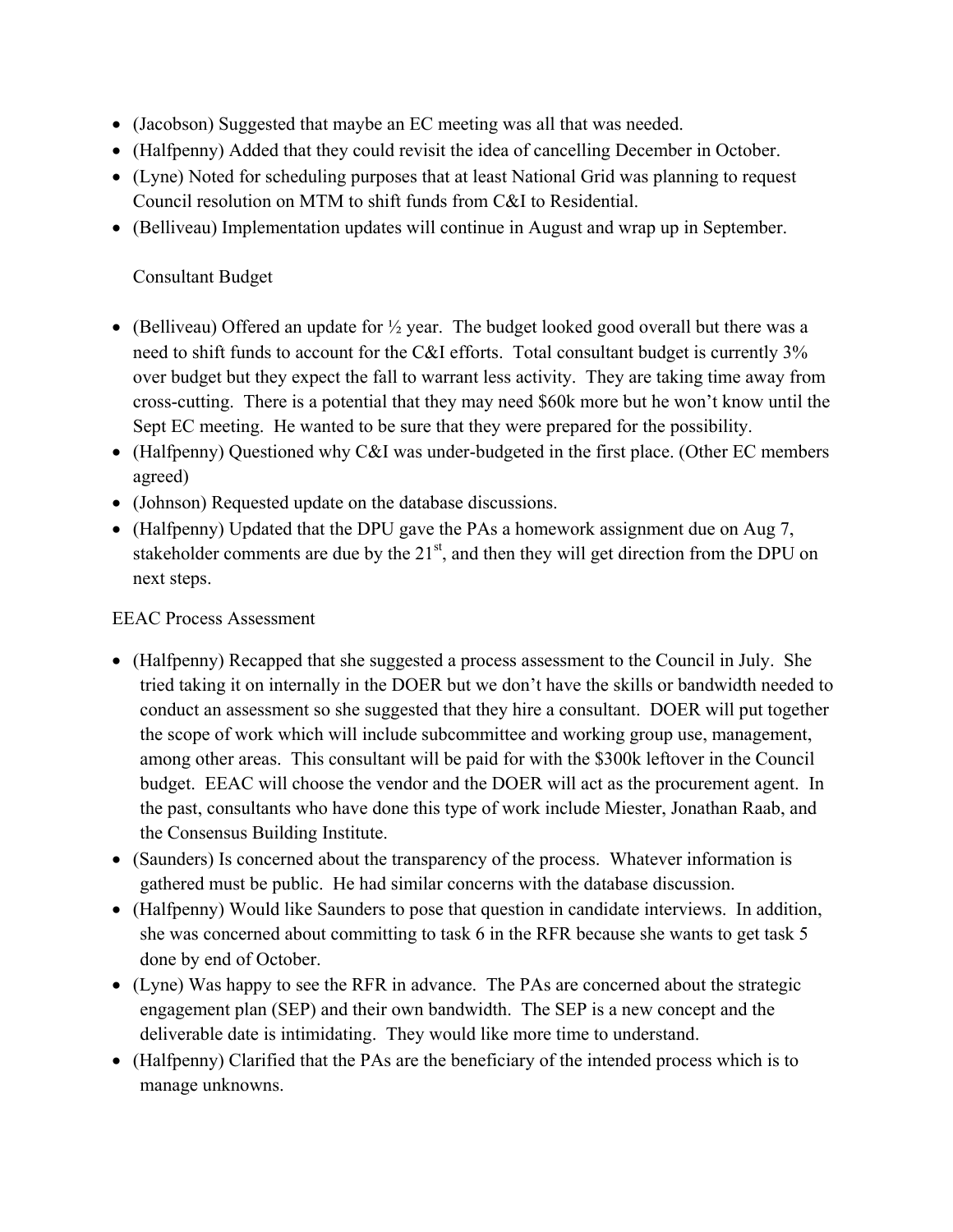- (Venezia) Added that purpose of the RFR was to ask for the desired deliverable which would allow the Council to control the unknowns concerning the PAs from the outset.
- (Boyd) Concerned that trying to limit the process preemptively will rob the Council of the consultant's value.
- (Halfpenny) Reminded all that there was an opportunity to negotiate the proposal that they receive.
- (Johnson) Asked to review strategic engagement plan discussion from November 2013.
- (Halfpenny) Stated that her goal for today was to get EC support of the RFR to take it to the Council with the full scope.
- (Saunders) Questioned whether the turnover time was doable in the expected timeline.
- (Halfpenny) Explained that the vendor selection would happen at the August meeting if the EC can approve the Scope of Work. DOER can commit to a 48 hour turnover to issue the RFR after it is approved. Then, it will go back to the EC. She then recalled the process used to hire Energy Platforms where the budget was approved and then the EC picked the contractor. The choice could be made by the August EC meeting.
- (Saunders) Asked to see the RFR language before lending his support
- (Halfpenny) Resolved the issue by scheduling an EC for the August  $6<sup>th</sup>$  where the draft scope of work would be out within 24 hours of the current meeting.

### Website Update

 (Belliveau) The website update has moved more slowly than expected. It should be live by August  $15<sup>th</sup>$ . Screen shots may be available for the August EEAC meeting.

### Winter Prices

- (Halfpenny) The DOER and DPU have been discussing winter peak issues. They anticipate a 2x increase for the '14 winter season, hovering around \$.20/kWh. DOER is concerned with the economic impacts. We are considering an education campaign so people understand what tools are available. We also plan to talk to regional stakeholders about reducing demand  $\&$ communicating issues. We want to be sure that messages are clear and accurate.
- (Boyd) Is the DOER considering geotargeting gas constrained areas?
- (Halfpenny) Explained that the gas distribution issues are different from electric supply issues. In gas, they currently don't have a good supply curve because there is no central operator like for electricity. They are currently trying pilots for geotargeting but it will take time to refine. For example, DOER spoke to NEST only to find that they don't have a heating DR algorithm.
- (Finlayson) Suggested conversations with vendors about proactively anticipating demand.
- (Halfpenny) Added that the conversations should include which programs/technologies can be deployed quickly.
- (Shattuck) Suggested that the topic is addressed in August to get a sense of Council support.